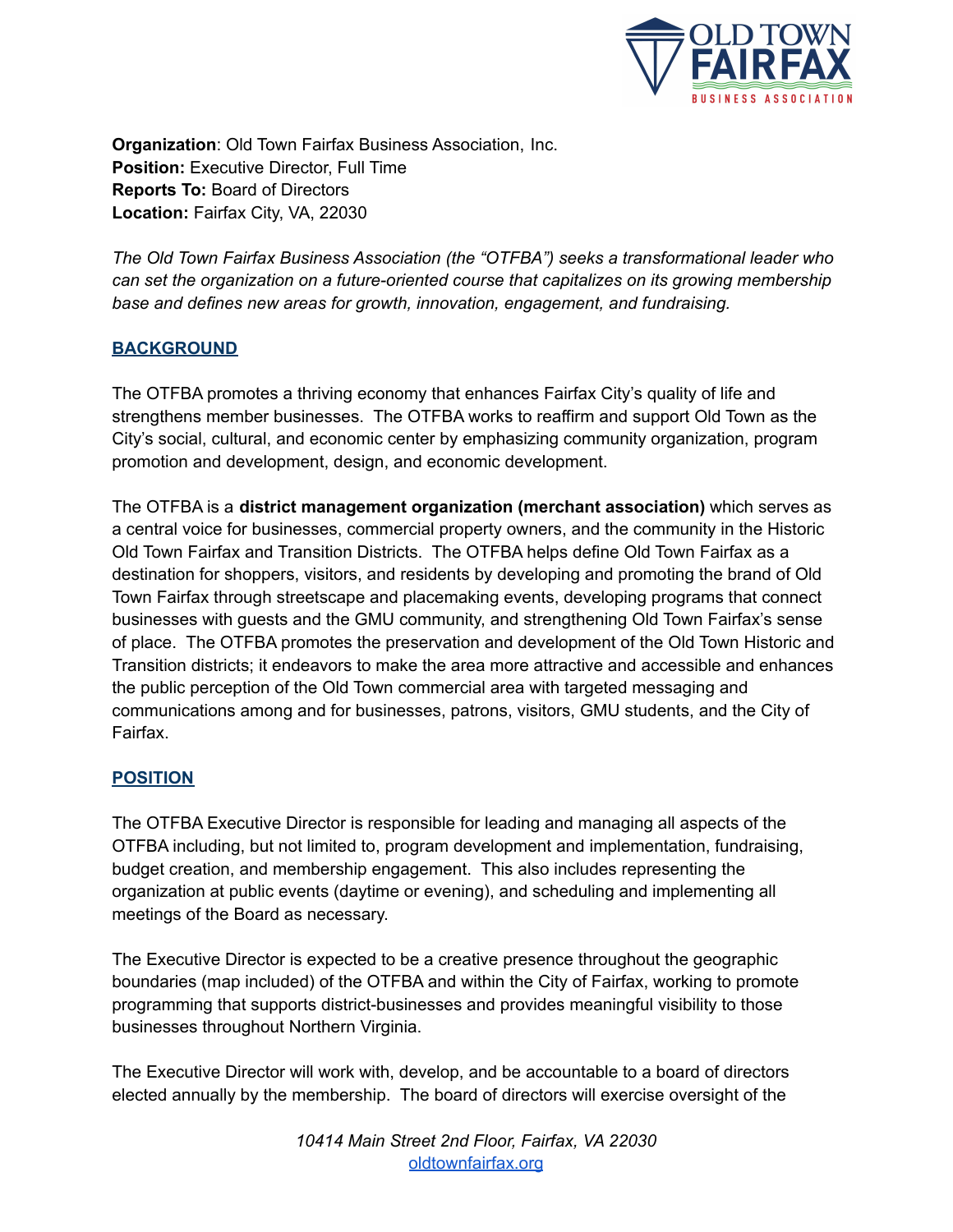

Executive Director, but will be a collaborative partner in programming, budget, and staff development. The board is composed of business owners, community members, and the City of Fairfax's economic development office.

# **RESPONSIBILITIES**

- Lead, manage, and inspire the board of directors, staff, consultants, etc. and foster a culture of neighborhood cohesion and collaboration.
- Work with the Treasurer and Chair to develop an annual operating budget for programs, research and apply for grants, administer the funds of the organization, and to maintain accurate financial record keeping;
- In consultation with the board, develop an annual fundraising strategy.
- Responsible for marketing and business support efforts, including writing and editing stories for the OTFBA website and social media.
- Develop and implement annual plans for OTFBA programs; for example, but not limited to, the annual Asian Festival on Main.
- Oversee consultants;
- Establish, manage, and maintain an accurate database of memberships, within the organization's jurisdiction to facilitate effective communication with businesses;
- Engage with the membership on issues important to the Old Town Fairfax business community;
- Develop and present tools to measure success and the respective results in annual reports to the membership;
- Plan and execute the OTFBA's Annual Meeting as required by Virginia non-profit law;
- Attend community meetings to enhance the organization's community profile with an emphasis on building key partnerships/relationships that benefit the OTFBA.

## **QUALIFICATIONS**

The Executive Director will be a dynamic, inspirational leader and manager with excellent fundraising, operations, and financial management skills. In addition, they will be an innovative, creative thinker, with a collaborative work style and an ability to develop interesting and appropriate ways for attracting visitors to the district. The ideal candidate will have:

- A Bachelor's Degree in communications, marketing, or urban planning/ community organization (experience may be supplemented by academic requirements);
- Outstanding written and oral communications skills;
- A working knowledge of social platforms and strategies;
- The highest regard for the ethical management of funds;
- Strong organizational skills, experience with public speaking, personable, energetic, outgoing and creative.
- Be a self starter and team player;

*10414 Main Street 2nd Floor, Fairfax, VA 22030* [oldtownfairfax.org](https://oldtownfairfax.org/)